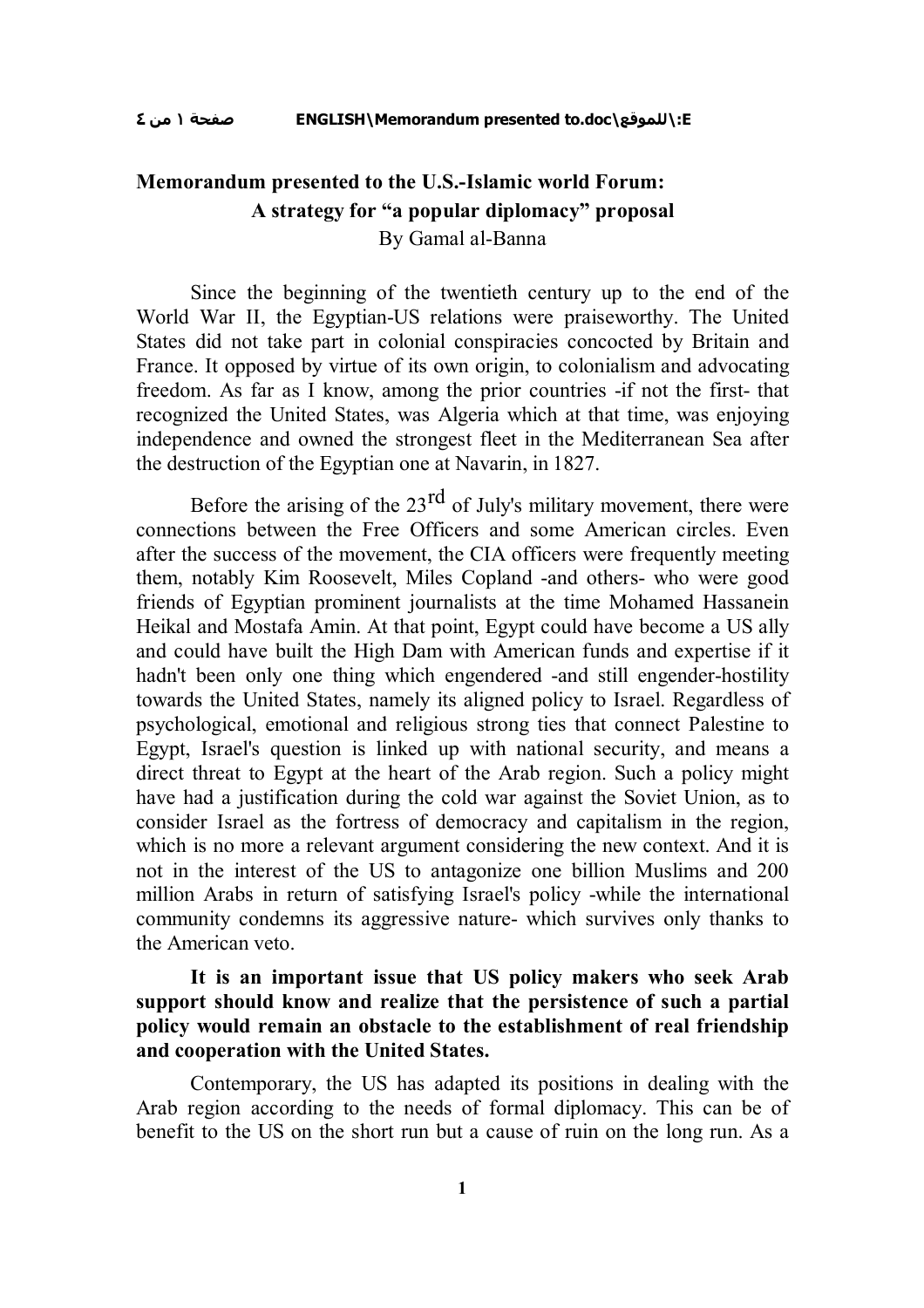#### **٤ من ٢ صفحة ENGLISH\Memorandum presented to.doc\للموقع\:E**

consequence of its oldest action, the thwarting of Mussadaq's movement, Iran missed the opportunity of realizing its bourgeois revolution; so, the alternative was Khomeiny's revolution. Hence, the US appeared to be somehow responsible for this outbreak. Later, this diplomacy led the US to be the allied of Saddam Hussein and to arm him with weapons of mass destruction, pushing him in war on Iran.. Then, it overlooked his intentions to annex Kuwait in order to use this war as a pretext to broke into the region and to guarantee a permanent American presence and bases, the costs of which will be payed by the region itself. But the region didn't see this fact as a positive achievement, which inspired hostile feelings. The US has adopted the same approach towards Usama Ben Laden during his resistance to the Soviets, providing him with missiles, then requiring the weapons once the latter accomplished his mission. The US acted likewise with Iraq, providing it with weapons of mass destruction then inciting the whole world against this country in order to get weapons back. So, except for the way it has been carried out, 9/11 attacks were not surprising but was the political outcome of tensions due to former US stances which created an atmosphere of suspicion. Plans to attack oil region were actually on the agenda, ("Why give the meat to those who have no Teeth"), and were concomitant with the US turning against Ben Laden and Saddam after former friendship, with the first Gulf War, with the failure of the Oslo peace process and Israel's iron grip backed by the US, which all contributed to deteriorate the political atmosphere and increased tensions to the outmost. Thus, politics related to formal diplomacy based on avidity and expansionism conveyed in the end to the 9/11 outbreak. It would be untrue to link this event to Islamic terror. The two partners, the US as well as its former allies, Saddam and Ben Laden, **were playing a political game. Islam has nothing to do with it although Islam has been used as a "camouflage" to beautify the ugly face of these attacks.**

I do not expect this memorandum to change the US policy after the "war economy" has become the pillar of American's economy based on turning a profit of world destruction then turning a profit again of its reconstruction, to put an end to unemployment and to economic depression (which is in fact the essence of Nazism and fascism). This change of policy cannot occur through such a memorandum nor through millions similar... But the aim from this paper is that **the US will embark on "popular diplomacy" for the sake of mutual understanding with the world. Little by little and thanks to modifications in atmosphere and public opinion,**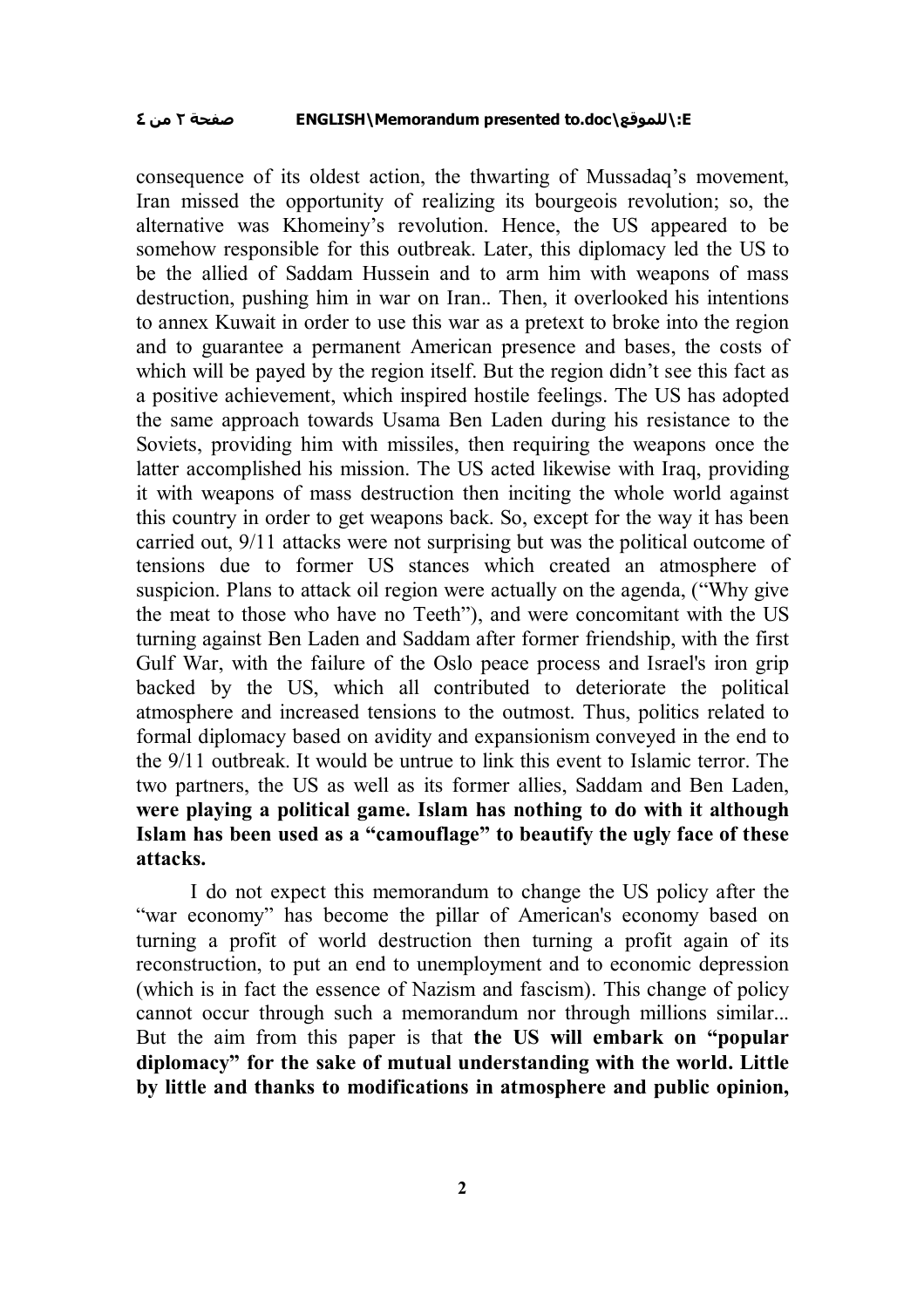### **٤ من ٣ صفحة ENGLISH\Memorandum presented to.doc\للموقع\:E**

## **this diplomacy will be able to carry out the gradual change sleeked in American policy.**

What we need now is to reach a truce because keeping peace is incompatible with the "miniaturization of economy". Such a truce can be achieved by popular diplomacy originating from masses and from its civil organizations. In the meantime, the American government should back this new popular diplomacy and recognize it as an efficient force for reinstating peace, bridging gaps between nations and establishing democracy and freedom. However, this support should not affect the autonomy of popular diplomacy. We admit that it is a difficult equation but we are compelled to accept government support due to scarcity of resources and time constraints. And we are confident that there are many generous and wise elements with in the American administration who believe and support this idea.

In the wake of WWII, the liberal world deployed tremendous effort relying on popular diplomacy to resist the spread of communism. The American government -and probably the CIA- helped several thinkers, at the head of whom Stephen Spender, to edit publications such as the *Encounter* revue, and the Lebanese *Dialogue* periodical. A group of committees on freedom arisen. As well, many books has been published unofficially by the American administration itself. I, myself have been influenced by the excellent Arabic translation of Victor Kravchenko's book / *choose Freedom.* Actually, these attempts bore fruit even if a large part of its funds went to some opportunists' hands.

What we are in need now is greater, something similar to the establishment of a popular authority to be the counterpart of governmental one, which would give birth to a new *International* similar to those established by European workers in 1864 and 1919. For example, concerning the educational question, we can form groups of educators, teachers, school directors, university lecturers, etc. to deal with this issue through a popular perspective. So. to face blunt capitalism, the voracious globalization and the power of multinationals, many organizations should exist rallying experts in economy committed to people's cause, who will aim at an alternative development, as well as associations that provide guidance for consumers through the stream of misleading advertisements. Likewise, Trade Unionist movement should assist Trade Union organizations through the world to help Trade Unionism in getting freedom, representing workers and expressing their will. The US and German's Trade Union movement, the wealthiest, in the world, should cooperate by sponsoring periodical sessions in order to stand up for freedom of association which is squandered in most